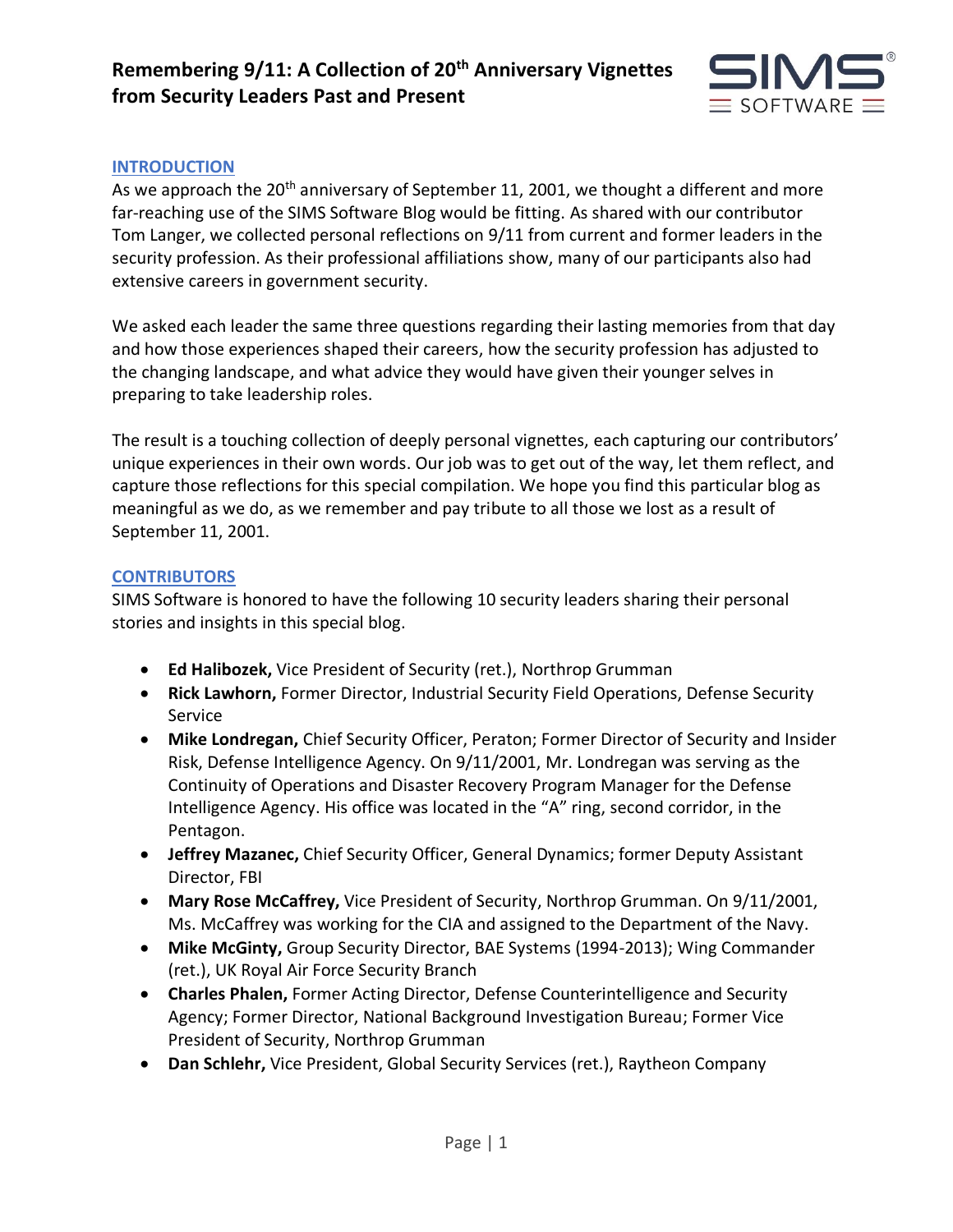

- **Michelle J. Sutphin,** ISP, Vice President and Chief Security Officer, SAIC; Chairperson of the Security and Counterintelligence Division of NDIA; Former NISPPAC Spokesperson
- **Bob Trono,** Chief Security Officer, Lockheed Martin

### **VIGNETTES**

**Question #1: This September 11, we will pause and remember the magnitude of that day 20 years ago. What are your lasting memories from September 11, 2001, and how did that experience shape or dictate your career or career choices?**

**Ed Halibozek**: One lasting memory I have is how surprised we were that terrorists would use multiple commercial aircraft to commit such a devastating act of terror on U.S. soil. Although we had recent experience with acts of terror committed within the U.S. (the 1993 World Trade Center truck bombing and the 1995 Oklahoma City truck bombing), the use of commercial aircraft in a coordinated attack was new. This event opened our eyes to the need to better assess and understand the threats to, and vulnerabilities of, our domestic assets against acts of terror. It also drove us to improve our contingency planning processes beyond preparation for acts of nature to include manmade events - in particular, acts of terror.

After the events of September  $11<sup>th</sup>$ , emergency preparedness and contingency planning were given much greater emphasis with C-suite executive support. Moreover, the greater security community, which I believe already worked well together, seemed to become even more collaborative on matters of asset protection.

**Rick Lawhorn:** I believe my most lasting memory was watching the World Trade Center buildings on fire on TV at the office, then looking out the window and seeing the smoke coming from the Pentagon. This was before it was announced on the news that a plane had hit there as well (I was working in Alexandria, VA at the time). At that point, my thoughts turned to the friends, co-workers, and colleagues I had at the Pentagon. There were also numerous rumors of bombs exploding throughout Washington, DC, to include the State Department where my sister worked. Finally, I remember getting home that day and having neighbors going door to door checking on everyone, since there were many military personnel that lived in our neighborhood.

I can't say that 9/11 had a tremendous impact on later career choices or my career, other than to make it even more clear to me that our job at DSS was to support the warfighter in any way we could. For us, that meant stepping up our oversight efforts in cleared defense industry and finding creative ways to get companies to work securely to build the weapons systems, materials and hardware the military needed in its war efforts. At the time 9/11 occurred, we in DSS were already attempting to refocus on core mission activities such as security reviews, accrediting classified computer systems, and expeditiously processing new facility security clearances (FCL) after failed reinvention initiatives in the 1990s. I would say 9/11 helped to clarify and even expedite those efforts.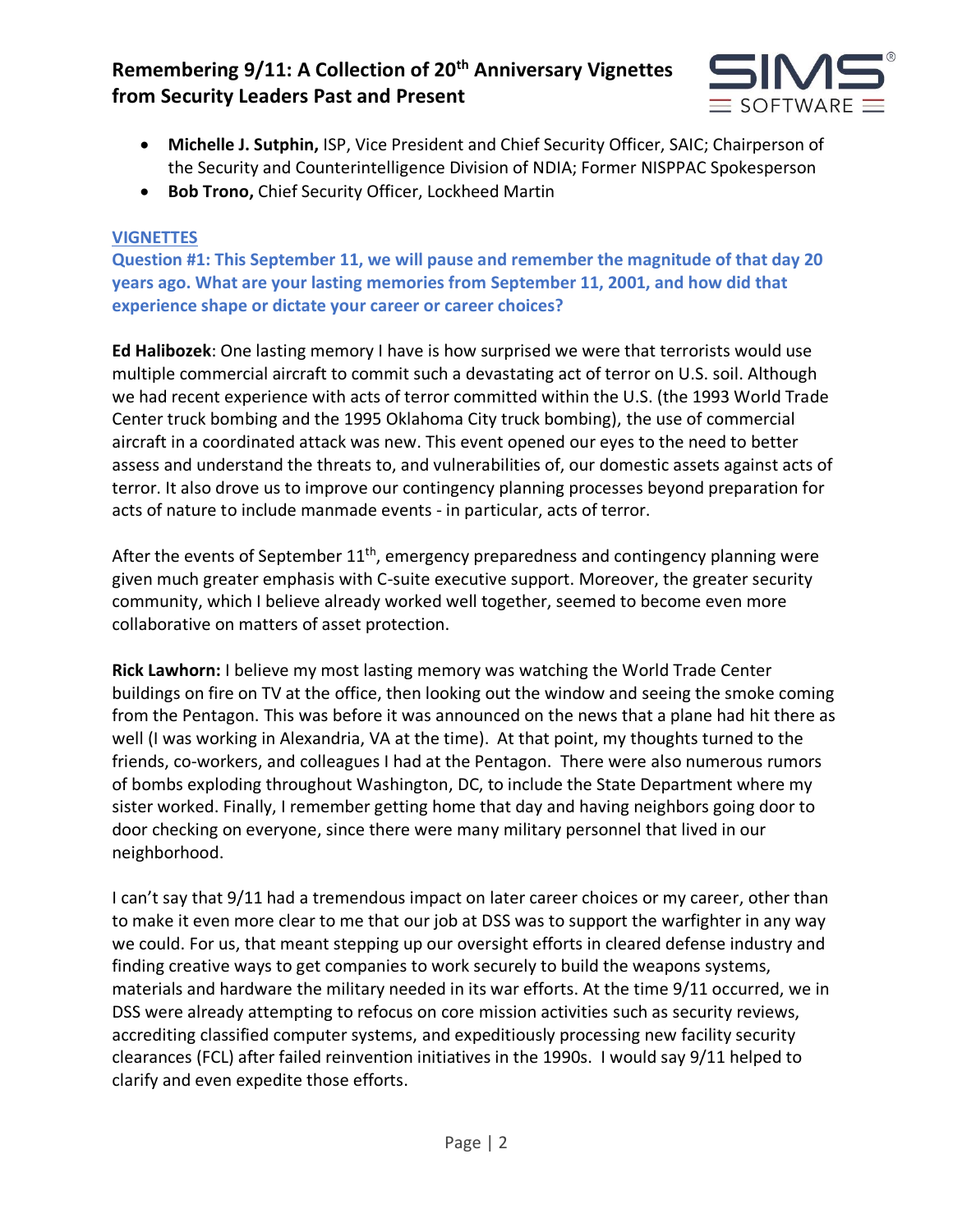

### **Mike Londregan:**

- Leaving the house that morning and realizing halfway to work that I left my cell phone at home.
- The ever so slight shake of the Pentagon when the plane impacted. It speaks volumes to the building's strength literally and figuratively.
- The orderly and calm evacuation out of corridor #2 into south parking.
- The amount of first responders who arrived on scene in such a short window of time. Never take these folks for granted.
- The ground-shaking explosion of the airplane's fuel bladders and the resultant black smoke that literally blocked out the sun as we walked into south parking.
- The inability to effectively coordinate and execute established COOP/DR plans due to the cell phone outage and bridges over the rivers in gridlock.
- The bewilderment of people in the parking lot not knowing what happened, and the only source of info was WTOP News.
- Running into the DIA CIO in south parking who was in shock and babbling about how the plane went right over his head before disappearing into the Pentagon.
- Finally getting through to my wife at 11:45 using a colleague's phone. Given the jammed networks, all I had time for was, "I'm out, I am alive and safe. I will see you when I see you." Click.
- The generosity of hotels and Costco in Pentagon City, who brought out pallets on forklifts loaded with water, towels, food, etc.
- Trying to conduct accountability of personnel from just a phone roster in the business center of a Pentagon City hotel.
- The helpless feeling when the DIA Chief of Staff told us to go home at 1700 on 9/11 after we faxed the list of 19 unaccounted DIA employees into the National Command Center inside the Pentagon, where the Director of DIA was working.
- A long, solemn metro rail and metro bus ride out to Vienna. In an adrenaline-drained confused state, I recall there being a few people per car and only one other person on the bus.
- Getting home at 7:30 p.m. and hugging my wife and two daughters.
- The legal pad of 70+ names of family and friends who called my wife during the day asking about me. You never know the power of your support network until you truly need it. Never take it for granted.
- Turning off the news and turning on some music. The song that came on was U2's "Walk On" from their album *All That You Can't Leave Behind*. Look up the lyrics and it will make sense.
- The anxiousness to get back to work at 4 a.m. the next day.
- Walking over to the impact zone on 9/12 and feeling professional anger at my own community's inability and unwillingness to share, collaborate, and integrate intelligence.
- Being 50 feet away from President Bush when he pulled up to the "open wound" on 9/12 to be with the rescue and recovery workers. This was the iconic moment when first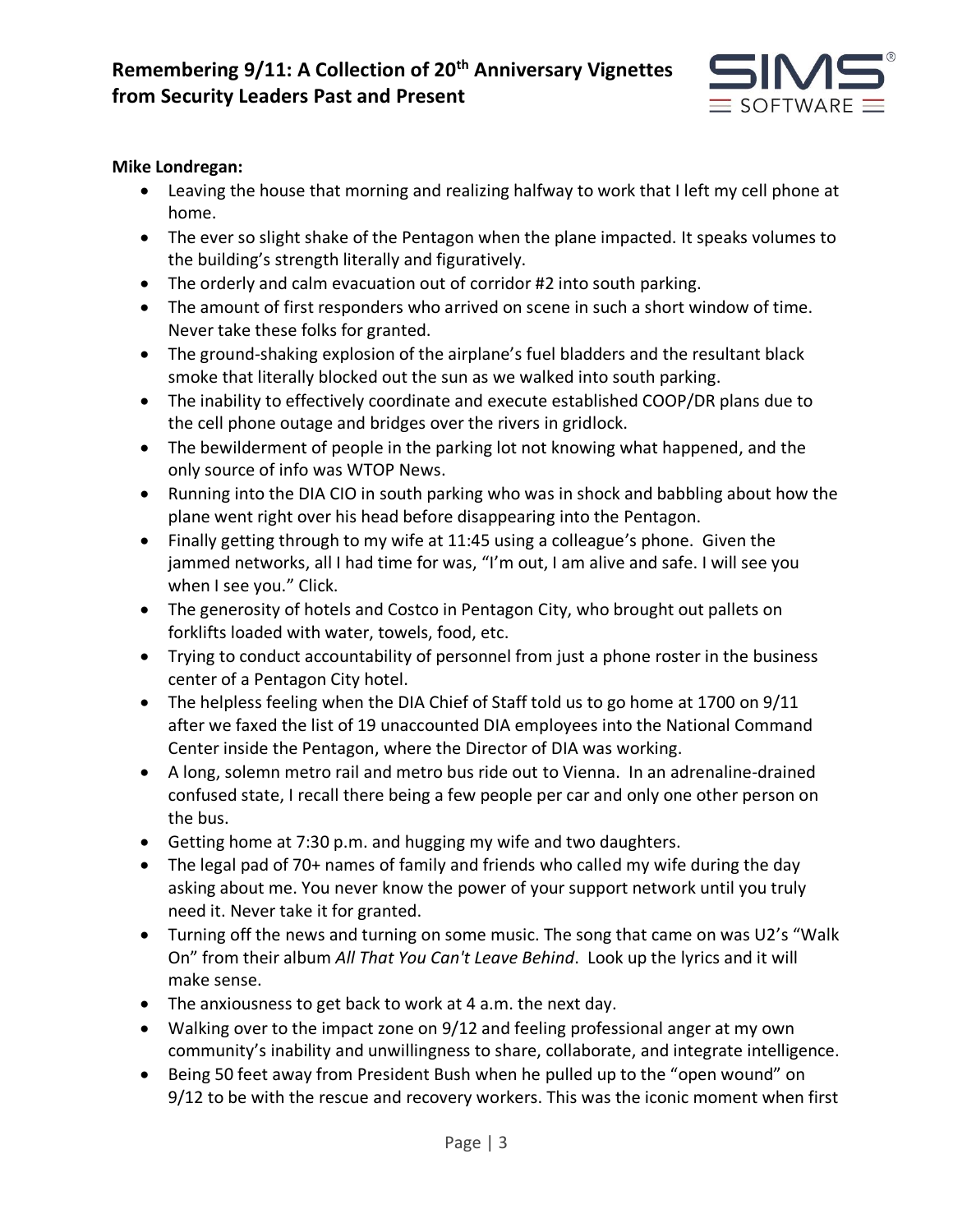

responders unfurled the large flag that stayed draped over the Pentagon until the oneyear anniversary.

- Attending six funerals for colleagues in the fall of 2001.
- Holding onto the 9:34 a.m. email that our comptroller Chuck sent me as a follow-up to our phone call a few minutes before. Chuck was killed at impact at 9:37 a.m.
- I committed to doing my part to be a collaborative contributor between IC brethren.
- Deeper commitment to closing the information gap between national-level intelligence and federal, state, and local law enforcement.
- I purposefully went to the ODNI at standup in 2004 to help with intelligence integration, and in 2008 served as the deputy for federal, state, and local law enforcement partnerships. The purpose of the office was to close the aforementioned gap/void. Extremely rewarding.

**Jeffrey Mazanec:** America was changed forever on that day, and so was I. In my role as a career FBI agent, who was running a Joint Terrorism Task Force (JTTF) and actively working to prevent a major act of terrorism against the U.S. and its citizens running up to 9/11/01, I was tremendously impacted by the attack. I kept saying to myself over and over that this just could not have happened. The events of that day were seismic, bigger-than-life, certainly life-altering. I was part of the response in Washington D.C., and we worked nonstop for many months to ensure the attack was fully investigated and that there would be no follow-on attacks on U.S. soil. And we did in fact prevent any further attacks, because of the dedication, hard work, collaboration, information sharing, and personal commitment to our national security after that fateful day.

**Mary Rose McCaffrey:** 9/11: Lasting memories, clear sky, eerie noise, smoke plume, answering machine blown up. Outside of DC, people had no idea of the spatial distance of events in DC. The reality of "not knowing" the true extent of the events of the day put everything into perspective of the history that was about to unfold. Security changed dramatically overnight. Priorities from tradition changed overnight. Like every catastrophe, Monday morning quarterbacks were in overdrive: how could this happen and why didn't we see it? War footing changed dramatically.

**Mike McGinty:** Like many others, I can remember exactly where I was and who I was with when I was alerted to the 9/11 attacks. The images of the Twin Towers on the TV screen in the office created a true sense of immediacy around what was happening on the other side of the Atlantic. The event was of a magnitude that rendered it beyond shocking, and I think its sheer scale and suddenness, alongside the common interests that many of us in the UK share with our U.S. friends, colleagues, and counterparts, almost gave the sense this was happening on home soil. I'm guessing that most of us shared feelings of dismay and anger, but we can also recall the calm and determined professionalism of so many of our colleagues in dealing with the immediate aftermath and the adjustments that were needed in the ensuing weeks and months.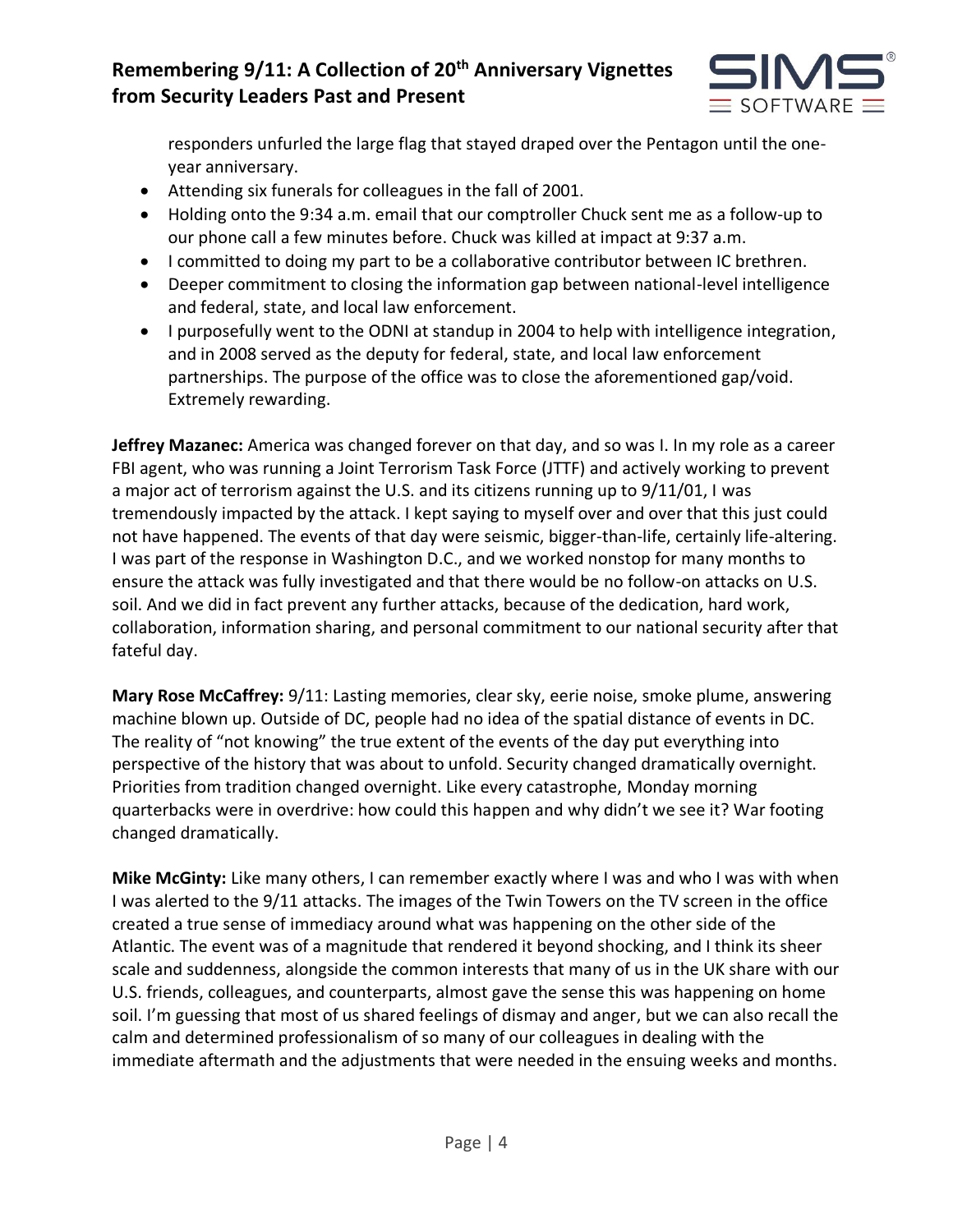

Just prior to and following 9/11, my own company was taking on an increasingly international flavour. That brought about the need, not least among our own security professionals, to learn about the many different ways in which people choose to solve the same problem, and how to adjust and adapt as necessary to different perceptions and methods. This is of course a twoway street.

I'm pretty certain that the major coming together of ideas, and the exponential increase in what I will call the International Security Contact Base that came about as a direct response to 9/11, caused a significant shift in my own professional priorities and in those of countless colleagues and counterparts in the security profession globally. Looking at how other folks do this stuff became a priority rather than an add-on, and this was a huge plus in taking things forward in an increasingly international and complex professional environment.

**Charles Phalen:** Across Washington, DC, police officers at the White House, Capitol, CIA, Federal Protective Service, and other federal agencies moved quickly to control, to protect, and to bring calm to a volatile situation. Sitting at my Security Operations center at the CIA and moving throughout our headquarters compound, I marveled at the unflinching professionalism of our officers in the face of almost certain knowledge that other aircraft were loose in the skies.

This scene of courage repeated itself at federal facilities around the city and across the country. And it continued as together we dealt with countless threats and scares, including the Anthrax attacks which began several weeks later. The sense of fear was palpable in the city, but the professionalism of these officers played a critical role in keeping things under control.

Moving closer to the present: Earlier this week, all the neighborhood kids were gathered on the street corner, waiting to jump on the bus and head off to the first day of the school year. This sight brought up a vivid and recurring memory from 20 years ago. When I got back to my neighborhood very late in the evening on September 11th, I came upon a group of adults and children gathered on that same street corner, with candles burning on the curb, all trying to comfort each other. The next morning, the school kids were there, waiting for the bus amidst all those stains. The marks remained visible on the curb and sidewalk for most of the next two decades until some road repair finally covered it last year. The stains are gone and none of the kids at the stop today were around in 2001, but that corner and these kids still serve as a reminder to me.

**Dan Schlehr:** I remember 9/11 like it was yesterday. I was sitting at my desk, the TV in my office on, waiting to watch an interview with Jack Welch, the CEO of General Electric. I had worked closely with Jack during my seven years with GE. It was first reported that a small plane had crashed into one of the Twin Towers. When the first footage aired, I knew it was not a small plane and I feared the worst. Shortly thereafter, the South Tower was struck by another aircraft. I remember shouting to my security staff to lock down Raytheon's global headquarters. I then called my leadership team across the company to increase our security posture. A few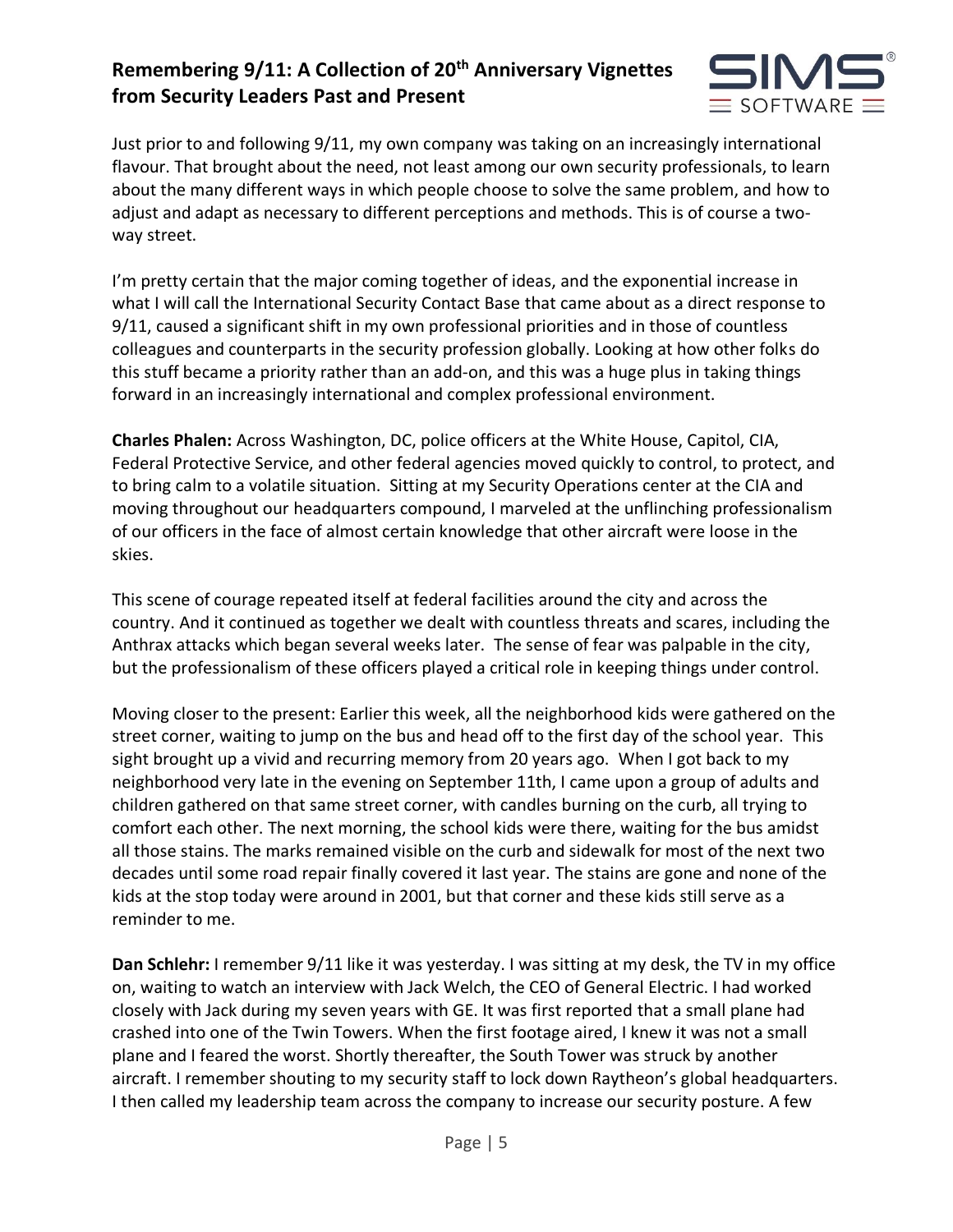

minutes later, I was called by Raytheon's CEO, Dan Burnham. Dan asked if any of our employees were on those planes. Before we could begin our research, the Pentagon was struck. Some fifteen minutes later, the South Tower collapsed. Ten minutes later, brave passengers brought down the hijacked plane in Shanksville, Pennsylvania. Twenty minutes later, the North Tower fell. Those 105 minutes changed our world forever.

We were attempting to check with the airlines to determine if we had employees on those flights, but their systems appeared to be shut down by law enforcement. Fortunately, we had a redundant paper reservation system, but the process would take time.

I am from Buffalo, NY, and many of my college friends lived and worked in NYC at the time, so my mind was racing. I received a call from my brother, who told me his wife's sister worked in the Towers and was missing, and asked if could help. I called my college roommate who was a Captain in the NYPD at the time, but was unable to reach him. I felt helpless.

After checking and rechecking our records, we determined four Raytheon employees were on American Airlines flight 11.

I spent a great deal of time in our CEO's office that fateful day. We discussed how the company should respond and how we would review and possibly reevaluate our security program. After 18 hours in the office, I came home to my wife and 10-month-old son. My wife also attended college in New York. She too had missing friends.

That horrible day made me resolute to contribute to our nation's security. I had started my career with the Diplomatic Security Service as a Special Agent, and after seven years, I left federal service for the private sector. As previously mentioned, I started my private sector career with GE. After GE, I worked for Philip Morris before starting with Raytheon in July of 1999. I was ambitious and willing to leave for the next opportunity. 9/11 changed my mindset. I knew I would remain at Raytheon until my retirement.

**Michelle J. Sutphin:** On September 11<sup>th</sup>, I was working as a HR Coordinator in my very first job out of college. I was newly married and had just spent my honeymoon in New York that June, so the energy of the city was still fresh in my mind. I remember walking into my office building on that clear beautiful day and seeing my friend standing at the receptionist desk. We had just installed large flat-panel TVs in the lobby and he was eying CNN with intensity. I remember looking at him and asking "What's up?"

He responded, "A plane just hit the World Trade Center." I remember thinking it was unfortunate and went to my desk to start work. Right around that time, emails started shooting around the office that the building was on fire. Realizing how large of a building this was, I decided to go into our auditorium where the news was being broadcast on a large screen. I remember standing there with about 15 other people, watching the smoke, watching live when the second plane hit. All of our stomachs collectively dropped as we now understood this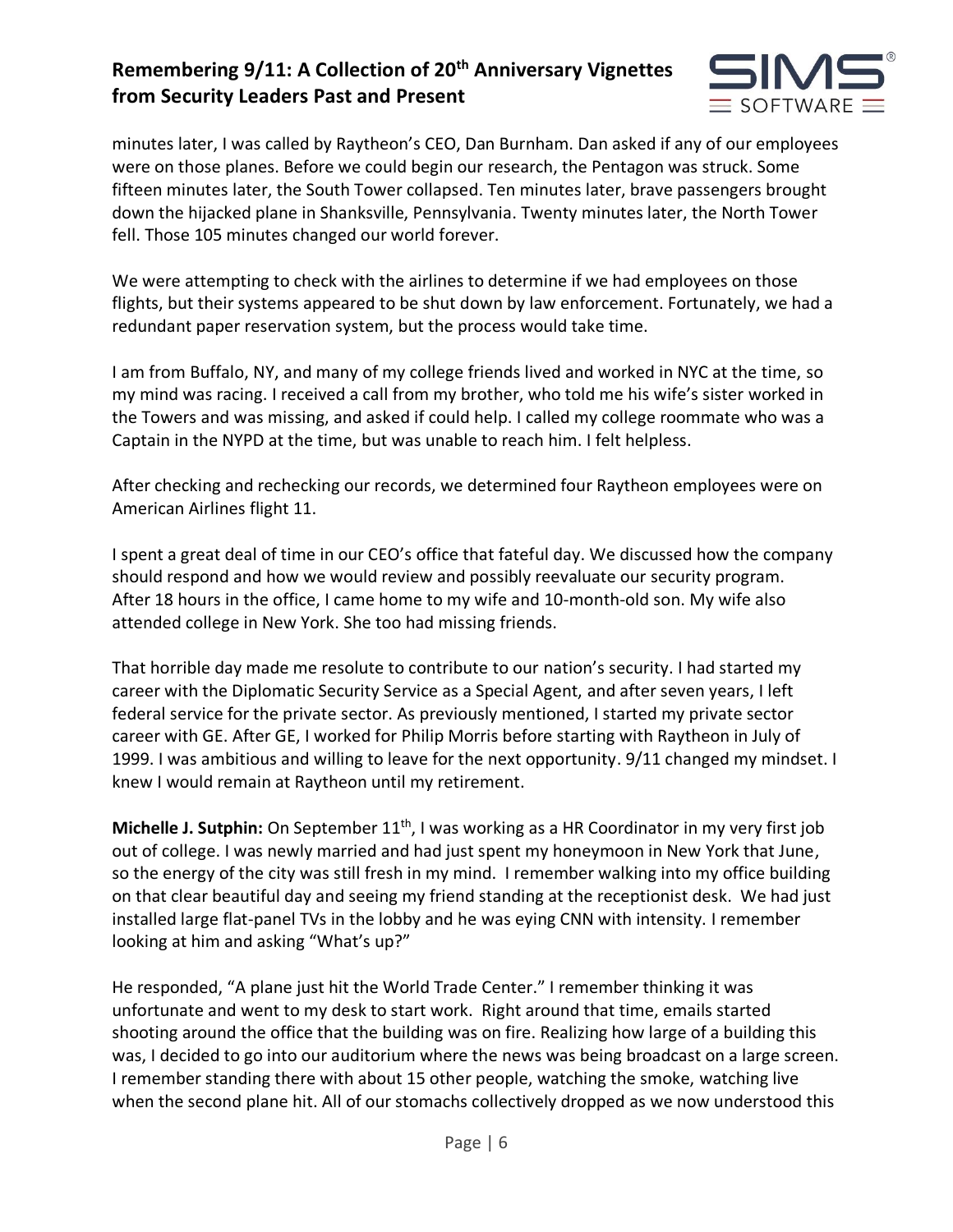

was intentional. Shortly after, we got word about the Pentagon and that's when my team got to work to accounting for all of our employees working there. One of them called from her cell phone to tell us she was driving to work when she saw the plane fly over her head before it hit. As soon as the last plane crashed in Pennsylvania, I remember bursting into tears, walking into my boss' office and saying, "Can I please go home?" He looked at me and said, "Michelle, you do whatever you think is best."

My apartment at the time was right next to Dulles International Airport. I was terrified to be anywhere near an airport at that time, so I somehow managed to get through an hour of busy signals and told my husband to meet me at my parent's house in Haymarket. The rest of the night was spent glued to the television, listening to the roar of the fighter jets flying overhead as they patrolled the airspace.

The next morning, the entire country woke up to a new reality and a new world. I remember it was impossible to find flags. They were sold out everywhere so I spent my nights making them out of construction paper and hanging them on office doors throughout our building.

It's an interesting question, asking me how this day shaped my career. Because I was so new in industry, I really learned everything I know today post-9/11. I didn't enter the security profession until 2003, so I spent most of my time learning and absorbing from mentors and most everyone on this blog to figure out what I should and should not be doing.

**Bob Trono:** I remember the day clearly. I was an Assistant United States Attorney in Richmond, Virginia. That morning I was handling an arraignment on a drug case. I walked across the hallway in the U.S. Marshal's Office and watched the second plane hit the tower. As a personal consequence of that day, I ended up serving at Main Justice and the U.S. Marshals Service, which led to my role at Lockheed Martin.

**Question #2: The defense, intelligence and law enforcement fields underwent several transformations since 2001 that impacted the security profession. What is your assessment of how well the security profession has adjusted to the changing landscape, and are we better positioned against existing and emerging threats?** 

**Ed Halibozek**: Initially, I do believe the security community made positive adjustments to enhance protection of assets against a broader spectrum of threats. However, as time passes, corporate memories are short. The early emphasis placed on enhanced security protections and contingency planning begins to wane along with the willingness to incur the costs of those measures. Memories are short and priorities change. The challenge security professionals have, and may always have, is to ensure they quantitively demonstrate the value their security program brings to the organization.

**Rick Lawhorn:** I think for the most part, the security profession has done a good job at adjusting to the changing landscape, and I definitely believe we are better positioned than we were 10 to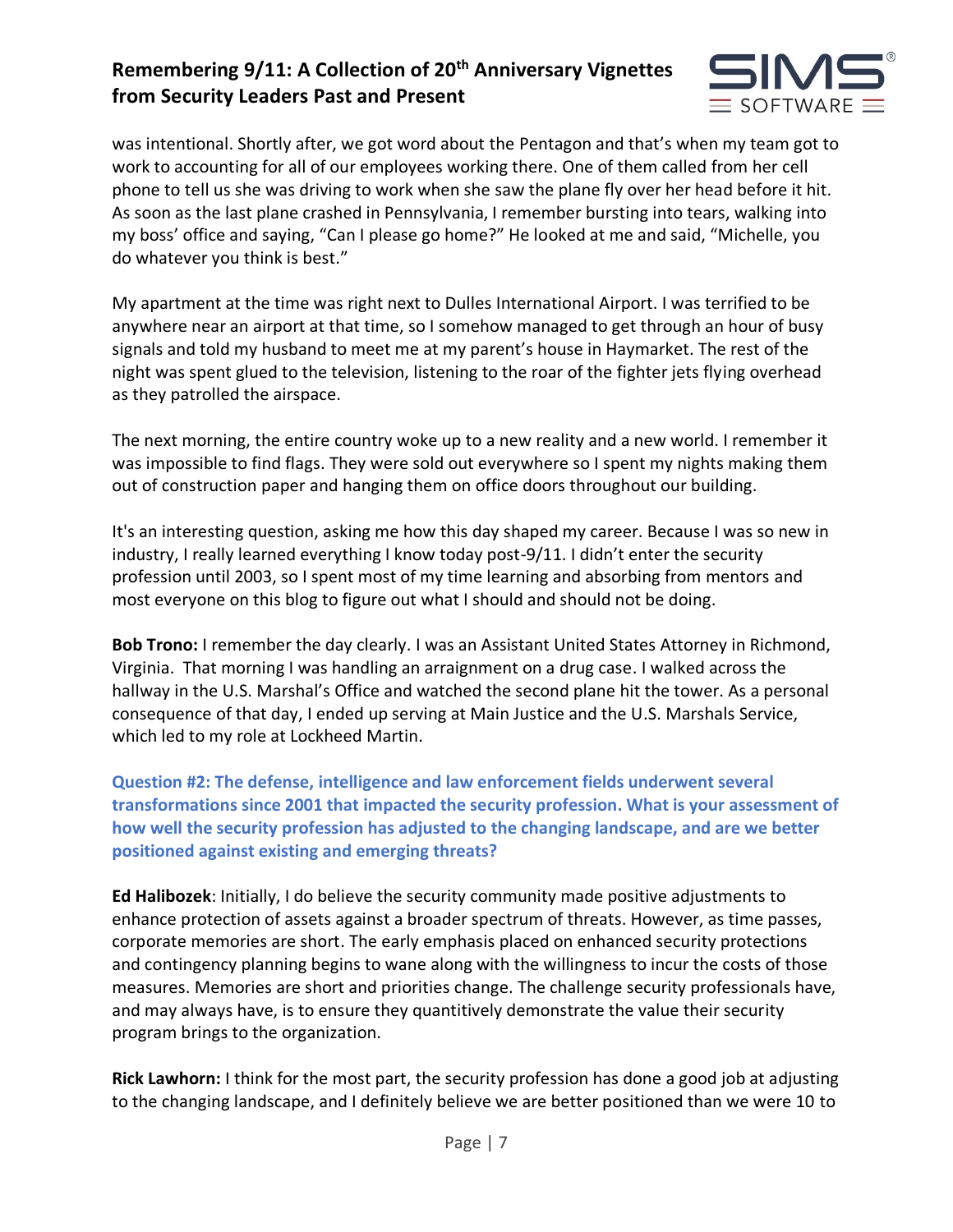

20 years ago. There has been a great deal of progress in terms of incorporating threat into the implementation of security countermeasures through better information sharing between government and industry. I also believe there is a much greater understanding of the threat, especially as it relates to cyber and other complex security matters. There is still a lot of work to do however.

To begin, in relation to cyber (and other threats), the threat always seems to be ahead of the countermeasures applied. In short, our understanding of the threat and our ability to respond tends to lag behind – mainly because we are constantly observing what our adversaries are doing and it's constantly growing more complicated and diverse. Often, we are one to two steps behind.

Next, the security policy formulation, though better the last two to three years, still lags behind the threat, making it difficult for security managers to apply effective countermeasures. It's difficult to sell senior management on costly new security countermeasures that aren't mandated by contract or policy. I do believe we are getting better at this, but it's such a complicated and bureaucratic process that it takes way too long to get addressed.

Finally, there still needs to be a much closer relationship in government between the security and acquisition communities. Until we get to a point where security countermeasures are considered, funded, and applied in the initial acquisition process, security for the most sensitive (non-SAP) programs will always be underfunded. In other words, if there are threats to specific priority DoD acquisition programs that aren't SAP, they need to be identified so the bid process will account for those costs at the front end.

### **Mike Londregan:**

- 9/11 compelled a huge transformation in collection and analysis, in order to be more predictive and proactive. This in turn compelled security to pivot and enable new missions. I feel we did so with agility and creativity.
- We constantly reminded each other that 9/11 was a failure of imagination and lack of proactive thinking on the security community's part.
- No one questioned the "asks" or "needs" in the immediate years following which allowed for some overkill in our approach to risk mitigation.
- The emotion and rawness of the event created a permissive environment for unquestioned spending.
- As time and distance got greater, the pressure grew on security leaders to develop riskbased solutions and develop a sound, reasonable value proposition for the mitigations. 9/11 became less of a rationale.
- The rise of the insider risk supplanted the threat to the homeland for me as an IC security director. The security community again pivoted to a different threat while ensuring it wasn't at the expense of protecting "the perimeter."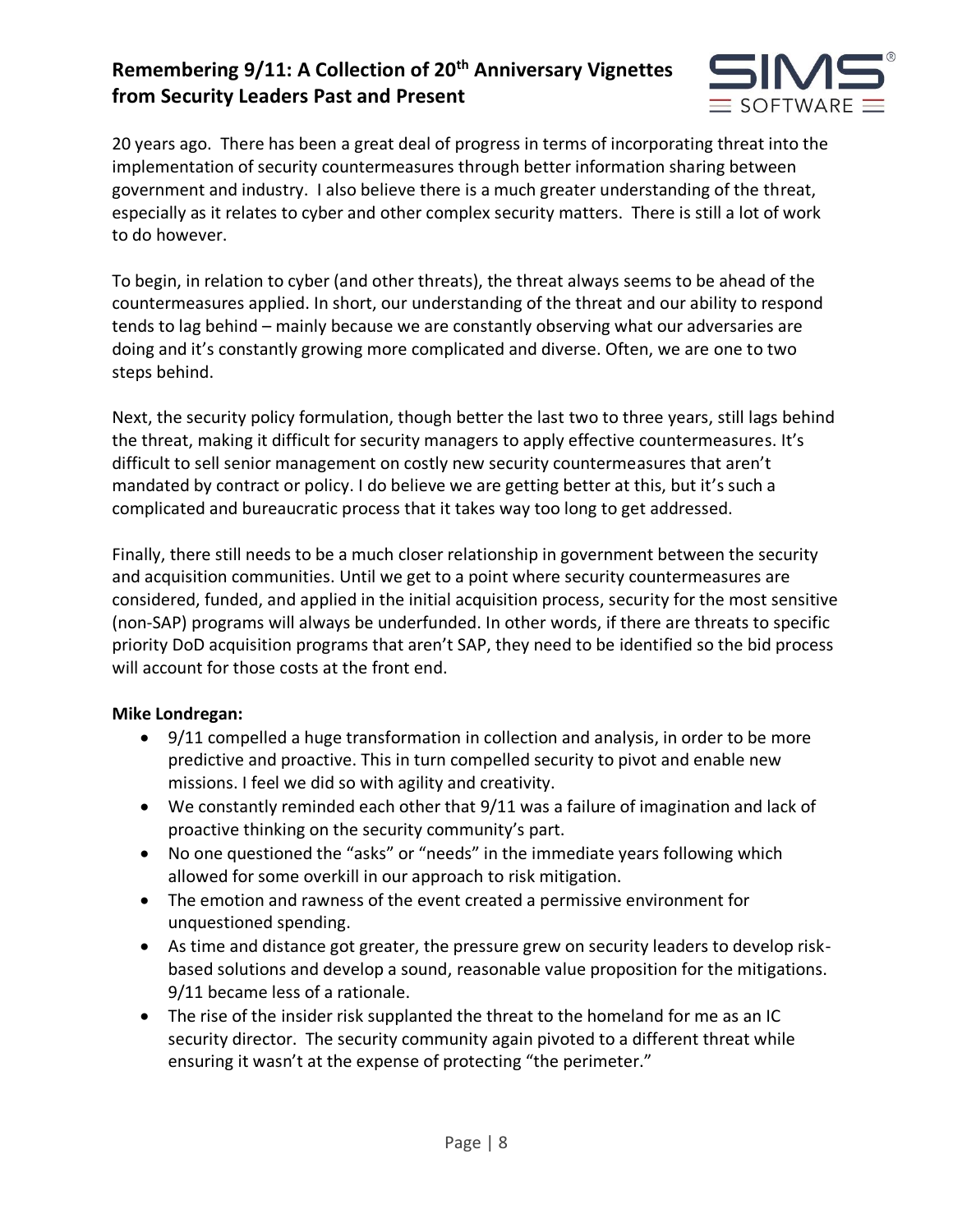

- Our security community seems to adjust very well to changing risk landscapes and varying threat vectors on a simultaneous basis. We underestimate how good our community is at managing and mitigating the multitude of threats.
- Seminal events like 9/11, Snowden, etc. create pathways forward and soon we have multiple paths that run parallel and some overlap. The key is to remember that we are on those paths together and we must always ask…..."Who else needs to know?"

**Jeffrey Mazanec:** 9/11 was a transforming event, bigger than any I've known in my lifetime. The 9/11 attacks forever changed the way law enforcement and intelligence agencies do their work. The same can be said of private security professionals and our industry. Today, we work to anticipate the threat, set up layers of defense, and use all means to mitigate it. Prevention, not active response, is now the name of the game, post-9/11. We are now focused on very significant tool sets in the security realm, including: the intelligence cycle, connecting the dots with analysis, information sharing, threat identification and mitigation, the prioritization of threats, leveraging our resources, and threat hunting not mere compliance. I think the security profession has adjusted slowly to the shift from compliance to threat hunting, mostly because of the ingrained requirements of the Cold War. One of the transformational aspects of the 9/11 attacks was to move the U.S. from a long-term Cold War approach to a more agile, quick counterterrorism response. It took 10 years or more, but significant progress was made, especially in the industries that support the national security and defense missions. Even though the shift toward counterterrorism blinded us temporarily to hostile-nation espionage, 20 years later we are capable of working all threat areas with a very versatile set of tools and an extremely talented workforce.

**Mary Rose McCaffrey:** I think security adjusted well in the first decade following 9/11, pivoting to GWOT, but they also focused singularly, while neglecting other threats. Personnel were given significant training and focus on terrorism. In some ways we are more agile, but are we better positioned against emerging threats? I am not 100% convinced the answer is yes. Security professionals must balance tactical activities with strategy to enable delivery. Security professional development is inconsistent, sometimes dependent on the priority of the moment. We pivot to the issue of the day. Security, depending on alignment in an organization, varies in its ability to influence, partner, and add value to an organization. Relationships and partnerships have enabled security success since 9/11.

**Mike McGinty:** I go back long enough in security management of one sort or another to remember when things were a lot easier for the security professional than they are today. Or maybe I just wasn't getting it!

I have been out of the game for several years now but still take more than a passing interest, although obviously not from an insider's perspective. Security issues – whether it's terrorism, crime or cyber-related (and how can we now separate those categories?) - are not only becoming more frequent, but also increasingly complicated. And the rate of change is quickening.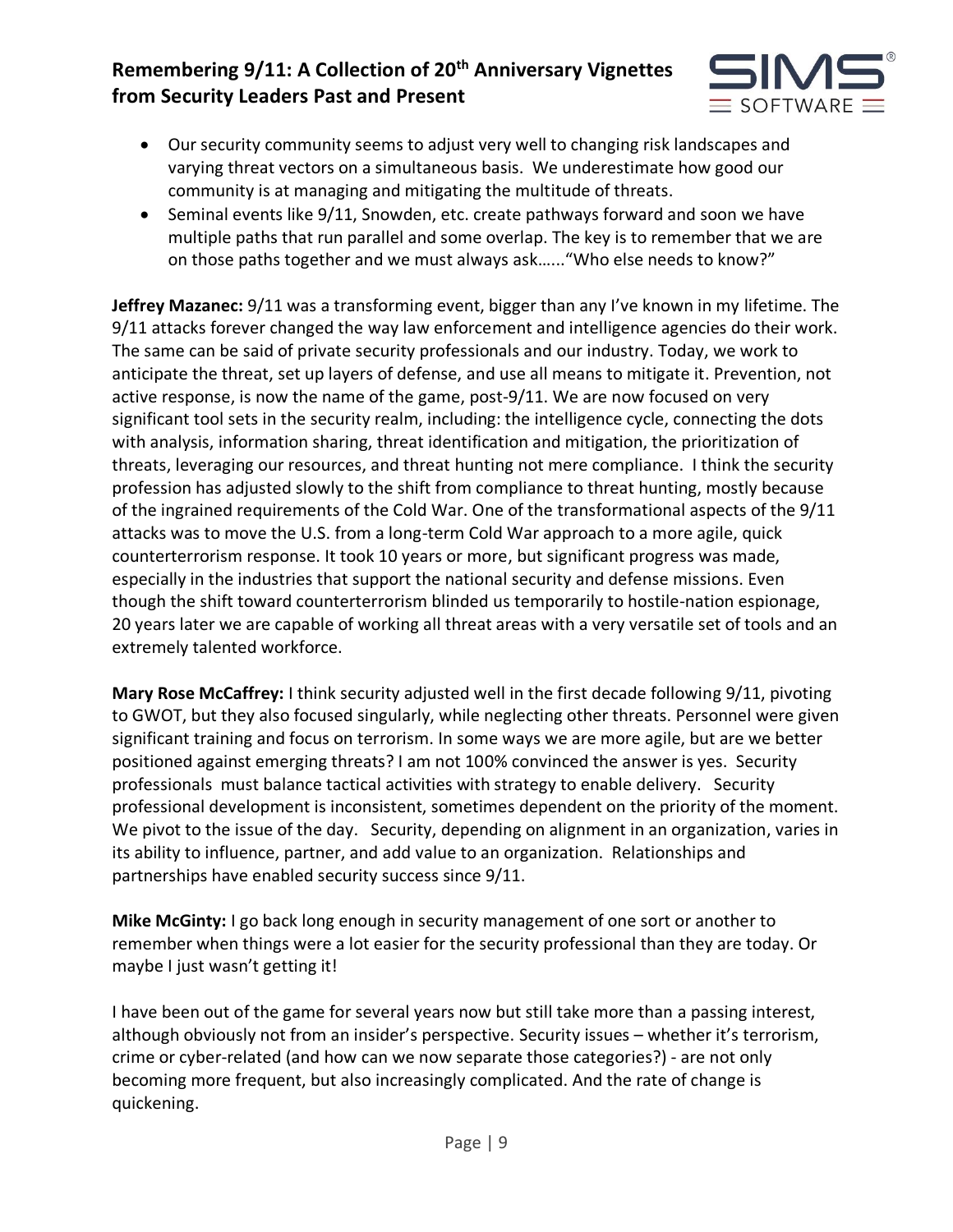

Government-sponsored activities have undoubtedly changed in developed nations in response to the altering security landscape, but so has the response of the security profession. I see the profession as having become increasingly agile and more "joined up" both within itself and with other vested interests including the official agencies. The relative attractiveness of security as a mainstream career compared with other sectors has undoubtedly grown in recent years, with the corollary that the profession's combined intellectual firepower has also blossomed. Additionally, much-increased public interest in matters of security, in no small measure spurred by the events of 9/11, has elevated the profile of the security profession and caused a move to greater openness, accountability, and all the benefits that brings. As much as armchair critics can be irritating, even they have their uses!

**Charles Phalen:** For me, it is about expanding the focus of a security/protection portfolio. Over time, much of the security philosophy has been to prevent a bad event through deterrence or denial. While the need to anticipate and plan for the event to happen has not been ignored, there needs to be more done on event anticipation and response. Part of this is the imperative to share threat information. This takes on greater emphasis after a difficult event, such as the 9/11 attacks.

The information flow has certainly improved in the past two decades and we can document instances where such warnings have thwarted an attack, but we cannot rely completely on the hope of advanced warning as a strategy because the information is typically neither timely nor precise. There is still a need to presume that an attack will occur with no warning and to plan the response accordingly. In short, we need to share information on current and predictable attack tactics, quickly advise prospective targets of any inkling of an actual event in the works, and build our countermeasures and response scenario with the assumption that the event will occur – and without any meaningful warning. Lastly, two decades have helped articulate that the playing field is ever widening. Terrorism, cyber, insiders, facility compromises, and just plain and simple mistakes all contribute to the challenge. While we are better positioned today than we were, we must continue to look into the future to figure out the next challenges, all while realizing that the old challenges don't just go away.

#### **Dan Schlehr:**

My peers within the defense industrial base and I formed a friendship and a bond that is difficult to describe. We worked closely with both law enforcement and the intelligence community, improving communication and sharing threat information. There continues to be room for improvement.

The security profession has adapted to new threats; however, we have been slow. In most cases we are reactive, not proactive. In my experience, funding from the C-Suite does not flow until there is a major event that impacts the bottom line or there is an unflattering event mentioned in the media. I believe we are better positioned now versus 20 years ago, however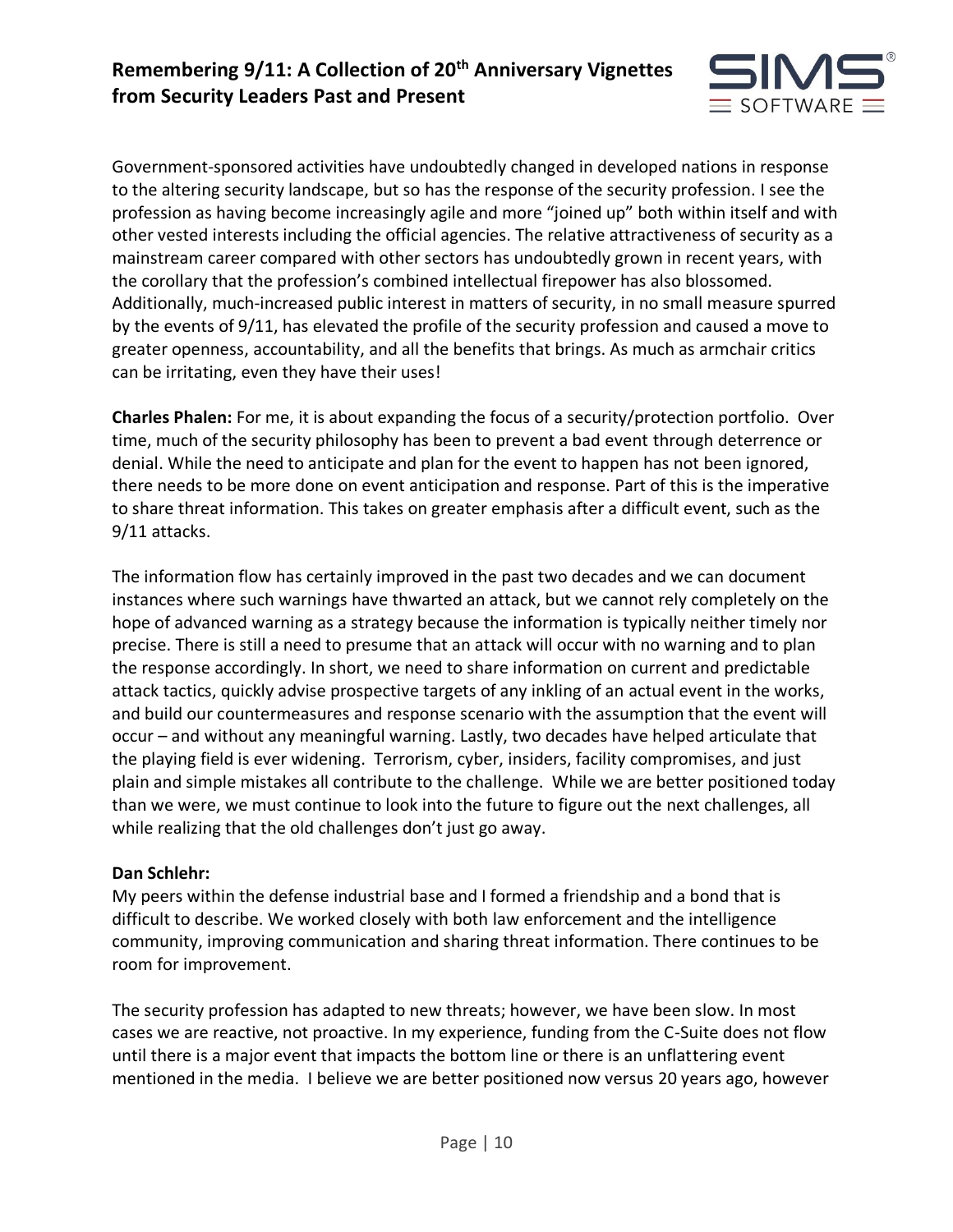

we as a profession must continue to fight for resources. Memories are short and we must never forget.

### **Michelle J. Sutphin:**

An image I remember quite vividly from 9/11 footage are the papers floating from the sky from all of the filing cabinets – like confetti. We were a hard copy world back then. Since that time, businesses have embraced scanners and servers and cloud environments with redundant failover sites. Security went from guns, gates and guards begging for funding to cyber, cyber, cyber with a significantly larger budget. We also went from being very specialized professionals to having to know and learn many aspects of security just to keep up with the changing environment. Your average FSO these days needs to be able to comprehend physical, personnel, classification management, IT infrastructure, cyber, CI, crisis management, program and industrial security all at once. We no longer have the luxury of being specialists, and yet the government does. So one of us must interact with a dozen of them, learning personalities and policies on the fly.

Through all of this, I think what security professionals have learned the most is *how* to adjust. The only constant in our profession is change and we have gotten quite adept at learning how to shift course quickly. And as horrific and hard as 9/11 was, I honestly feel the biggest impact to our profession was and is COVID. Lots of us had to build long-term crisis teams on the fly and learn how to work with laws and regulations that changed daily. Instead of securing thousands of facilities, we are having to teach people how to secure electronic information from hundreds of thousands of homes. Discussions regarding classified IT from the home are actually now a reality. So I guess in a way, you could say 9/11 laid the framework to shift us from a physical reality to a virtual reality and armed us with bigger budgets and more staff - but COVID sealed the deal.

Are we *better* positioned against existing and emerging threats? I say no. I think we are just now coming to the realization that we are combating different kinds of threats and we are figuring out ways in which to solve these issues that have stemmed from a "new normal." And I think in terms of long-term planning, we are realizing that we need to now plan for the unexpected.

### **Bob Trono:**

The entire security infrastructure changed dramatically and permanently from that day forward. I think that over time, as we better understood the risks and the best security responses, we adjusted appropriately. There was a lot thrown at our community at once and it took a lot of time, blood, sweat and tears to get where we are today.

**Question #3: Given the importance the 9/11 Commission put on leadership and collaboration, what advice do you wish you could have given your younger self as you prepared to take your first leadership role?**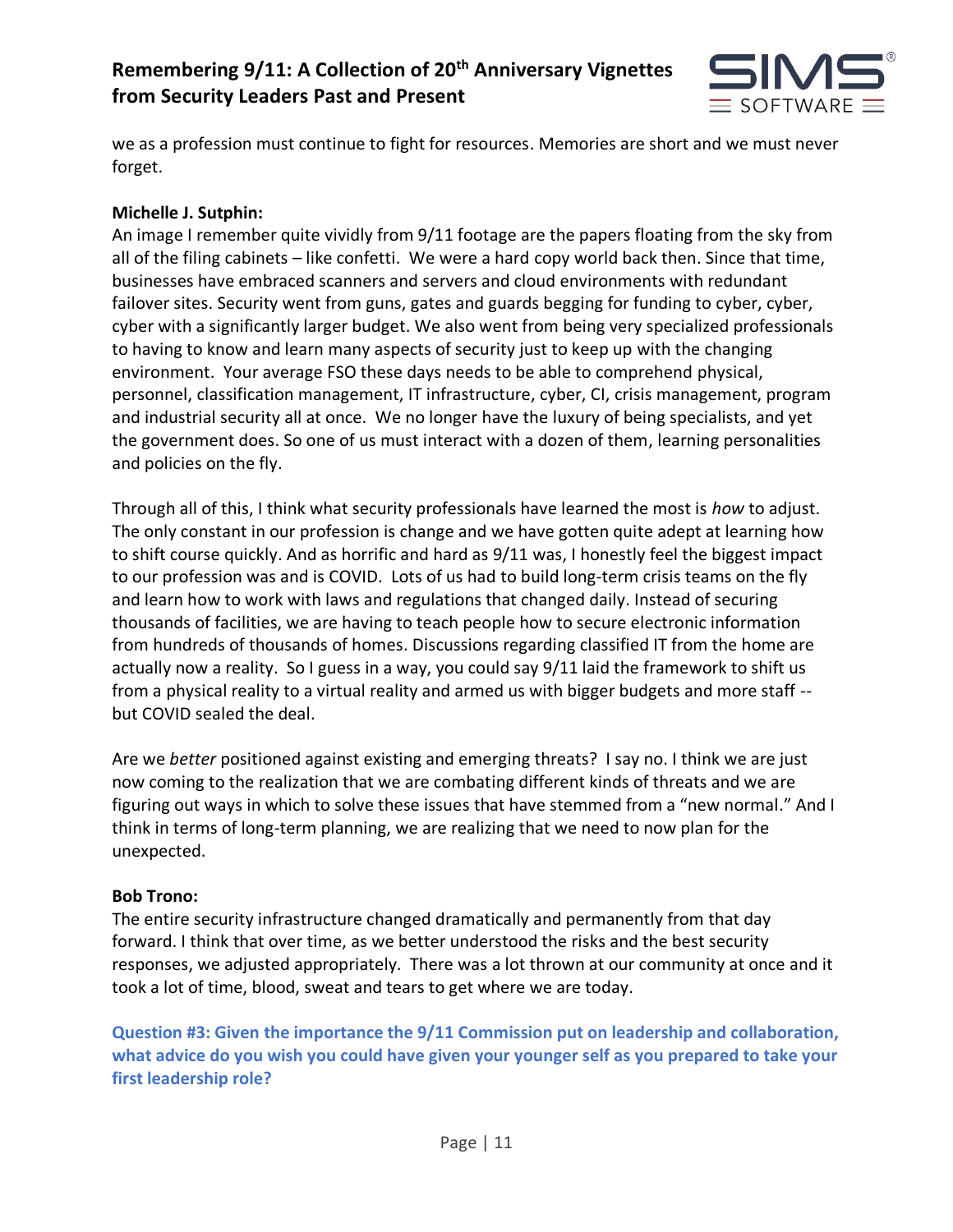

**Ed Halibozek**: Securing organizational assets is not the exclusive responsibility of the security organization. The effectiveness of an assets protection program involves the entire organization. That is best accomplished with an enlightened and cooperative management team and a receptive rank and file.

The advice I'd give to my younger self is to actively and diligently work with the organization's executive team to develop their committed support to the entire assets protection program. Furthermore, to place a greater emphasis on training and education for the rank-and-file employees to develop an organizational culture committed to protecting company assets.

**Rick Lawhorn:** I think the most important advice I would give to myself is to focus on leadership training and experiences before I became a supervisor and leader. Looking back, I had no real clear idea or philosophy on how to lead and supervise people – basically I did a lot of it by the seat of my pants using my best judgement. Instinctively, I did understand the importance of collaboration and depended a lot on my colleagues for advice and assistance. However, most of the people I relied on tended to think like me and had similar experiences. So, I would advise my younger self to seek input and help from those who thought differently than I do  $-$  in other words, get outside of my comfort zone. I realized over time that I learned as much or more from people with different ideas, experiences, etc.

I would also advise my younger self to listen better – listen to colleagues, superiors, customers, stakeholders, and most importantly, my subordinates. As my career progressed, I realized the more information I had, the better decisions I'd make. I also learned that the best decisions were the ones that the most people understood and bought into, and those things came when people felt like they had a voice.

Finally, I would advise my younger self to communicate as often and as clearly as you can. You can never communicate enough. Explain the rationale for decisions as best you can, and never stop - because in the absence of information I find that people start to make things up and often that leads an organization in the wrong direction.

Lastly, I'd advise to focus on what you can control. I spent a lot of time in my career trying to fix or influence things that in the end I couldn't control, and it led to frustration and reduced the time I had to address those things that were under my control.

### **Mike Londregan:**

- Professional humility is empowering.
- Hard jobs are made easier through information sharing and collaboration.
- Establish trusted relationships and partnerships in advance of needing them.
- Know who is on the team and what they can bring to the fight.
- Held information is worthless. Shared information is powerful.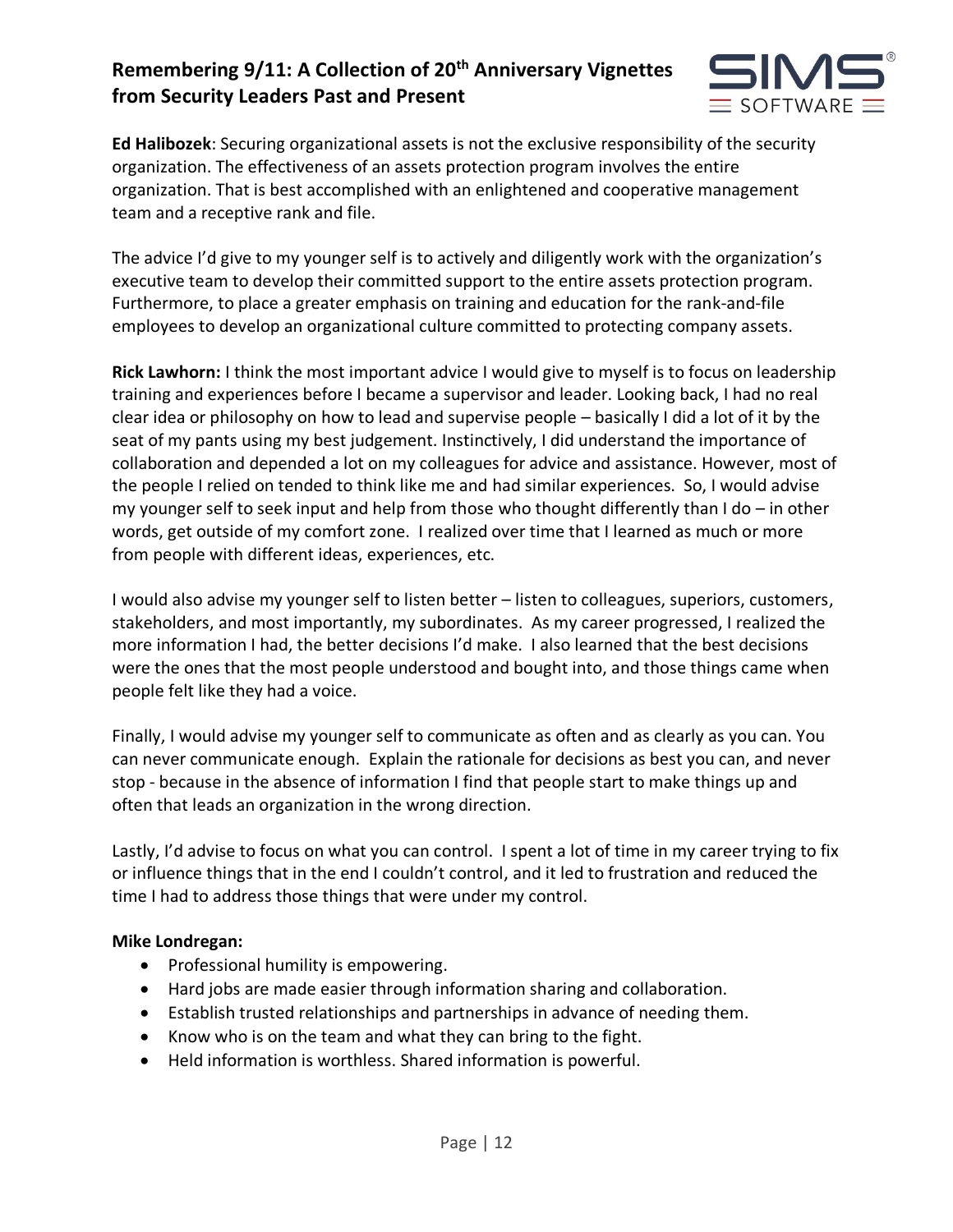

**Jeffrey Mazanec:** Leadership is the most important thing in any mission involving people. Leadership is all about making a team's mission clearer, motivating people to do better and work together, empowering their efforts, and providing the resources to finish the job well. I wish I would have understood all of those components when I was younger and just starting my first leadership role. The closer a team works together, the greater their impact. I think 9/11 taught agencies, companies, governments, neighborhoods, and countries these lessons, and I hope we will remember them.

**Mary Rose McCaffrey:** Leadership requires collaboration, which is often a result of extensive relationships, career development, mentors, advocates, along with opportunity, place and time. It is hard enough in a single organization where silos exist. Add the complexity of organizations, different mission statements, and then add the industrial partners. On a good day, it is quite a navigational adventure. I am not sure I would have given myself different advice. My personal success was taking the action and if I had to course correct, I was okay. I asked a million questions and didn't let anyone see me sweat. I took risk and was not penalized, but encouraged.

**Mike McGinty:** I would stress the benefits of developing a genuine curiosity from the get-go about how other people in a similar job do things, and why. Don't wait for something to happen that makes you look for a possible different approach - look anyway! Don't assume that the people who trained you or set your examples had all the answers. In fact, don't assume very much at all; go and find out.

Do be prepared to listen actively and do be prepared to change your mind. Good leadership includes driving change for the better; but if it's already working okay…...you know the rest! Take every opportunity to foster professional relations with people outside your environment. It is nearly always a rewarding activity. If people don't seem to think like you, there's a reason and sometimes it's a good one! You might even see examples of how definitely not to do something. Who knows until you look?

The relationships that you form will bear fruit for many years to come, and you will be immeasurably better at your job if you take the assessments of others into account. There is enormous value in sharing ideas and experience with fellow security professionals whether or not they operate in the same sector. Such exchanges can either reinforce your existing convictions or cause you to modify them. Either way they will give you added confidence to pursue what you believe is the correct course.

When you look back on your career, you might notice that some of the most useful activities you embarked upon owed their origins to something you learned outside your immediate environment.

**Charles Phalen:** Teamwork is a term that is often emphasized, but in this business, it is not always well-defined. The "security" team is one thing, but the teaming required for an effective